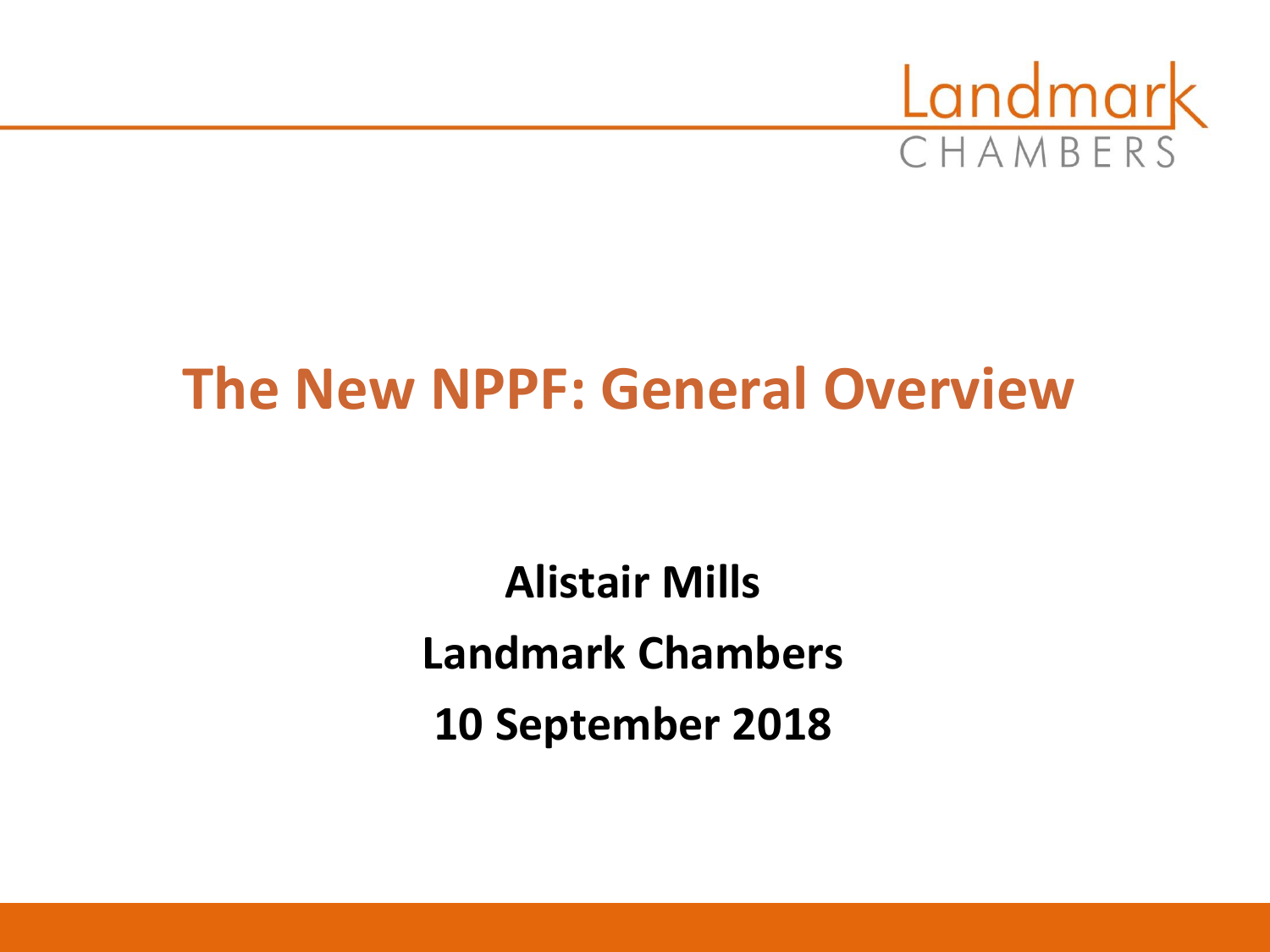## **Topics**

- How to approach the new NPPF
- Changes in approach
- Transitional issues
- Decision-making
- Comments on interpretation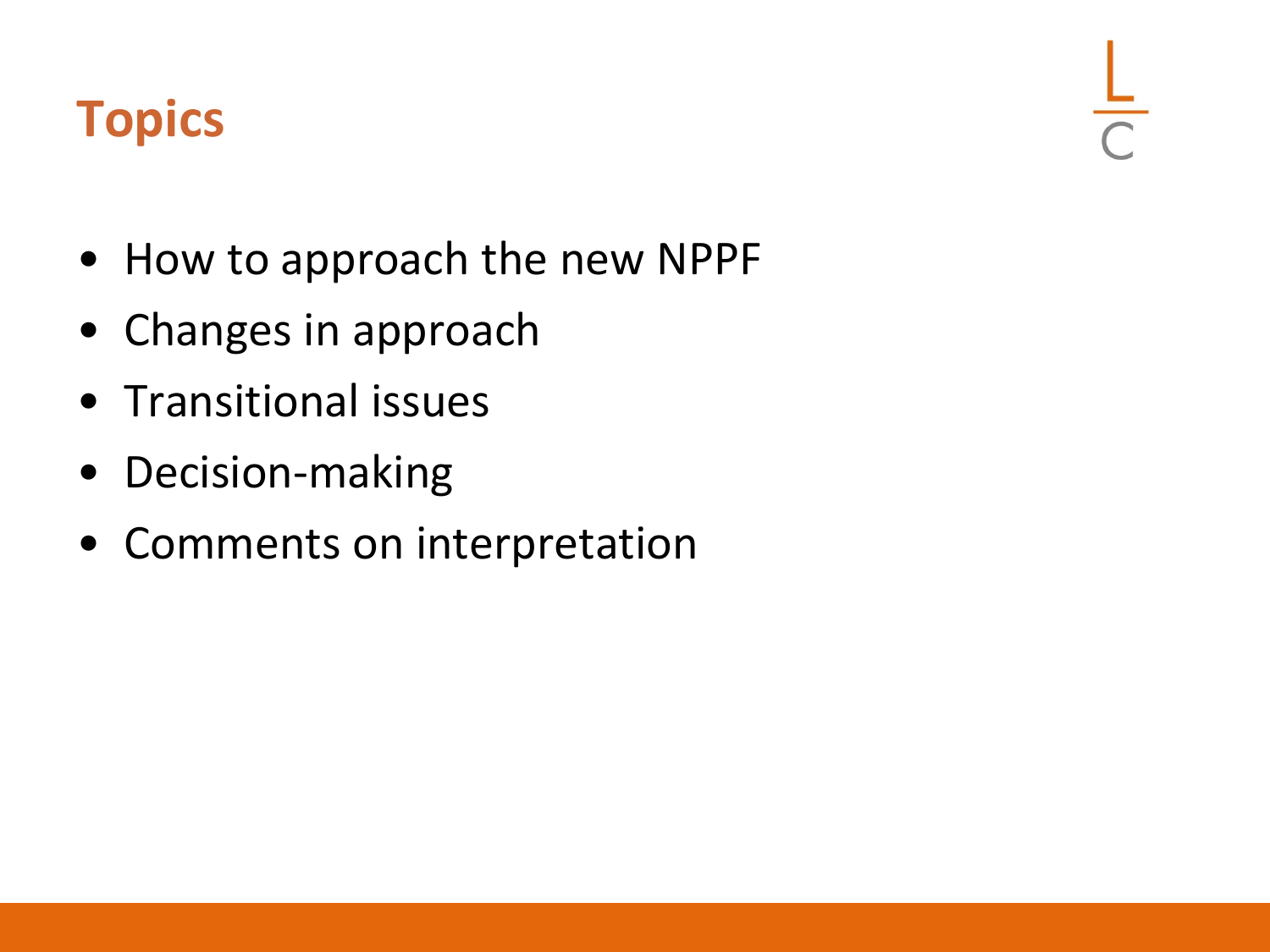#### **Approaching the New NPPF**

- Described as a "rule book" by SoS
- Still (only) material consideration under s.38(6) PCPA
- Courts unlikely to be keen to find change (e.g. great weight and heritage)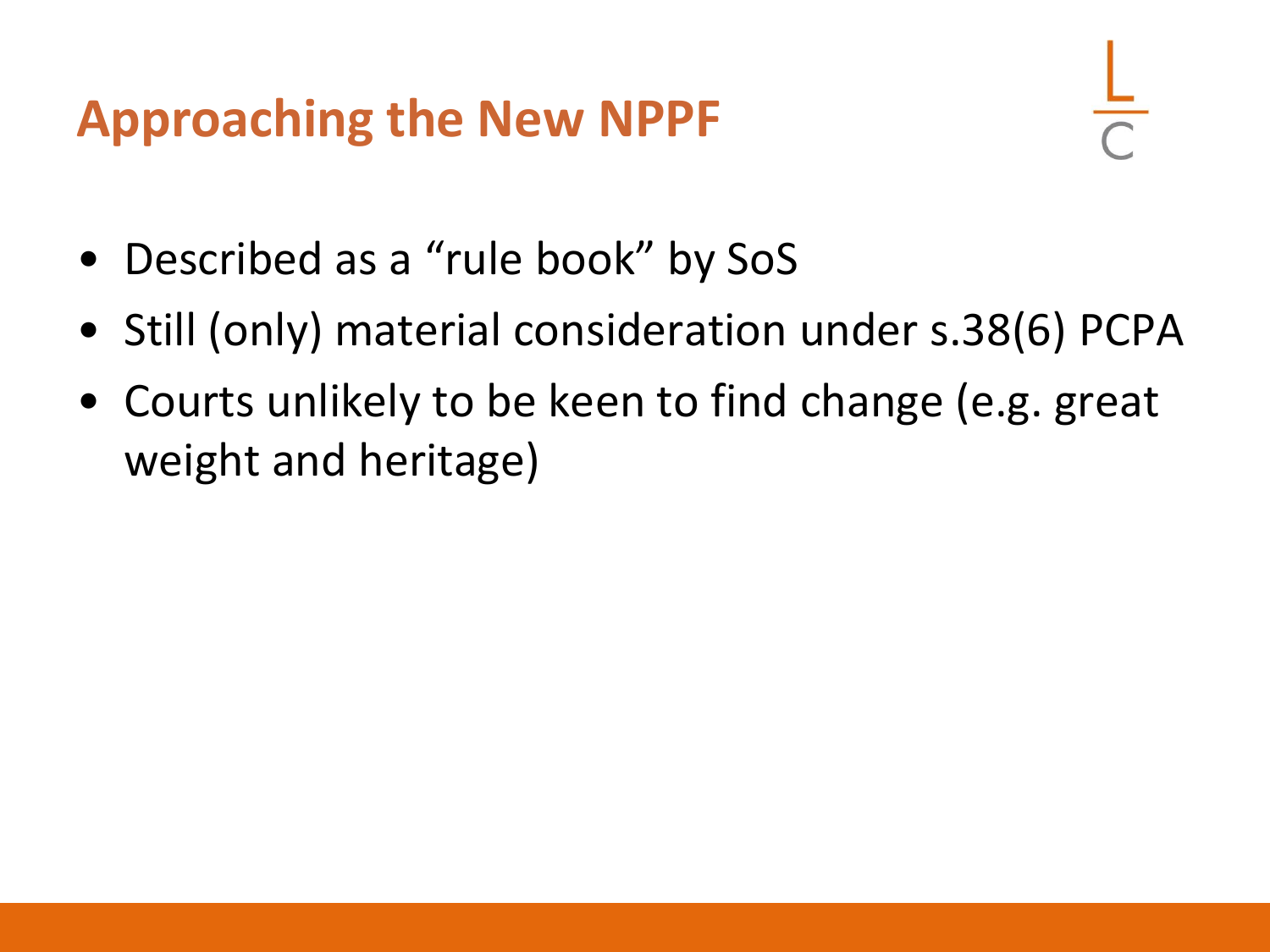## **New NPPF more prescriptive?**

- Made clear that policies in fn 6 are a closed list (cf *Hopkins Homes*)
- The buffer is more prescriptive how long assess (3) years), how great the shortfall needs to be (application of Housing Delivery Test)
- However, whether major development for AONB/NP a matter of judgment (changes to the consultation version)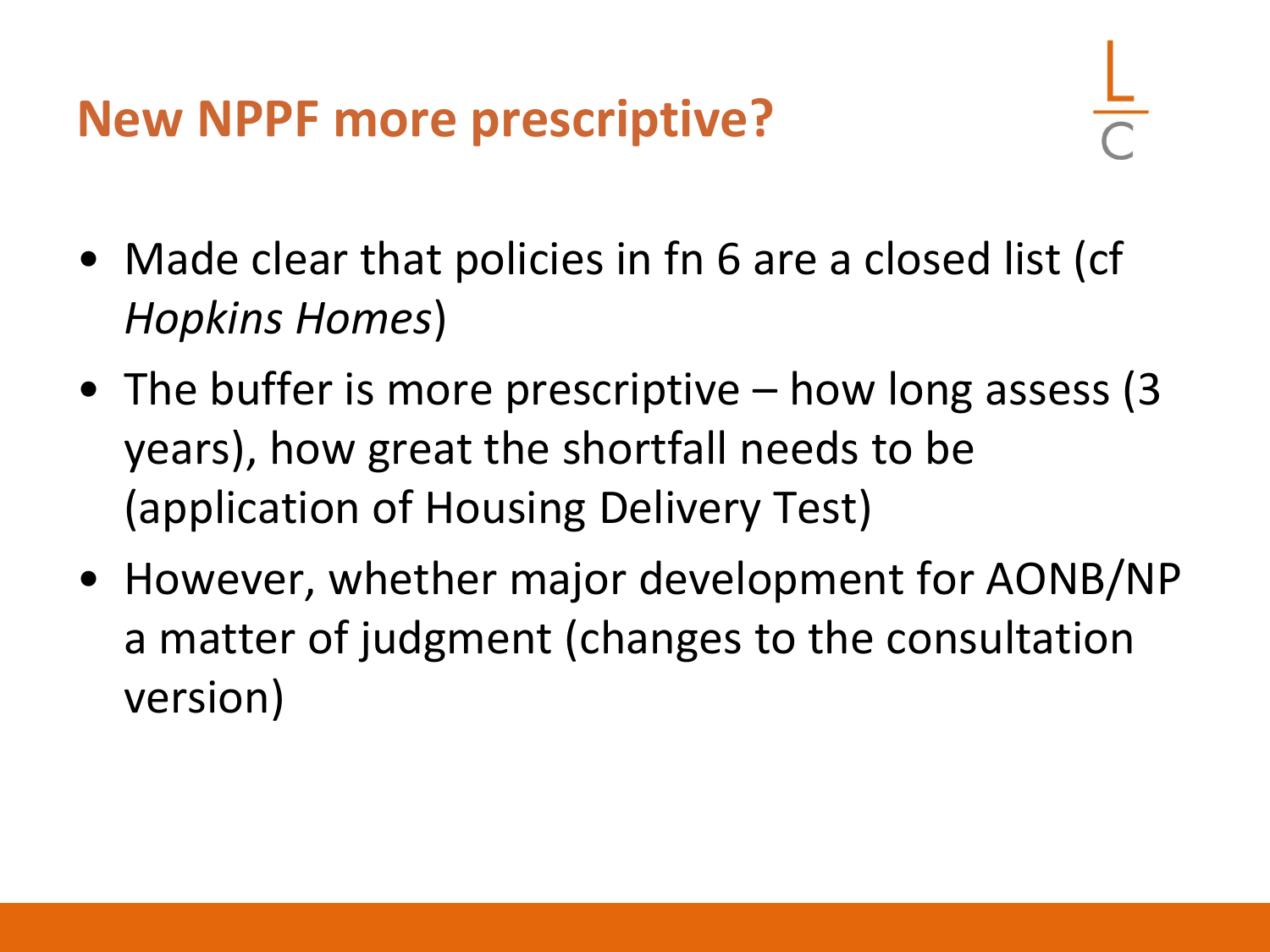#### **Transitional Issues**

- Local plans submitted for examination on/before 24 January 2019 examined under previous NPPF
- Includes London Plan
- Decision-making in the interim interrelation of NPPF 212 and NPPF 46?
- Then with a recently-adopted plan, the effect of NPPF 213…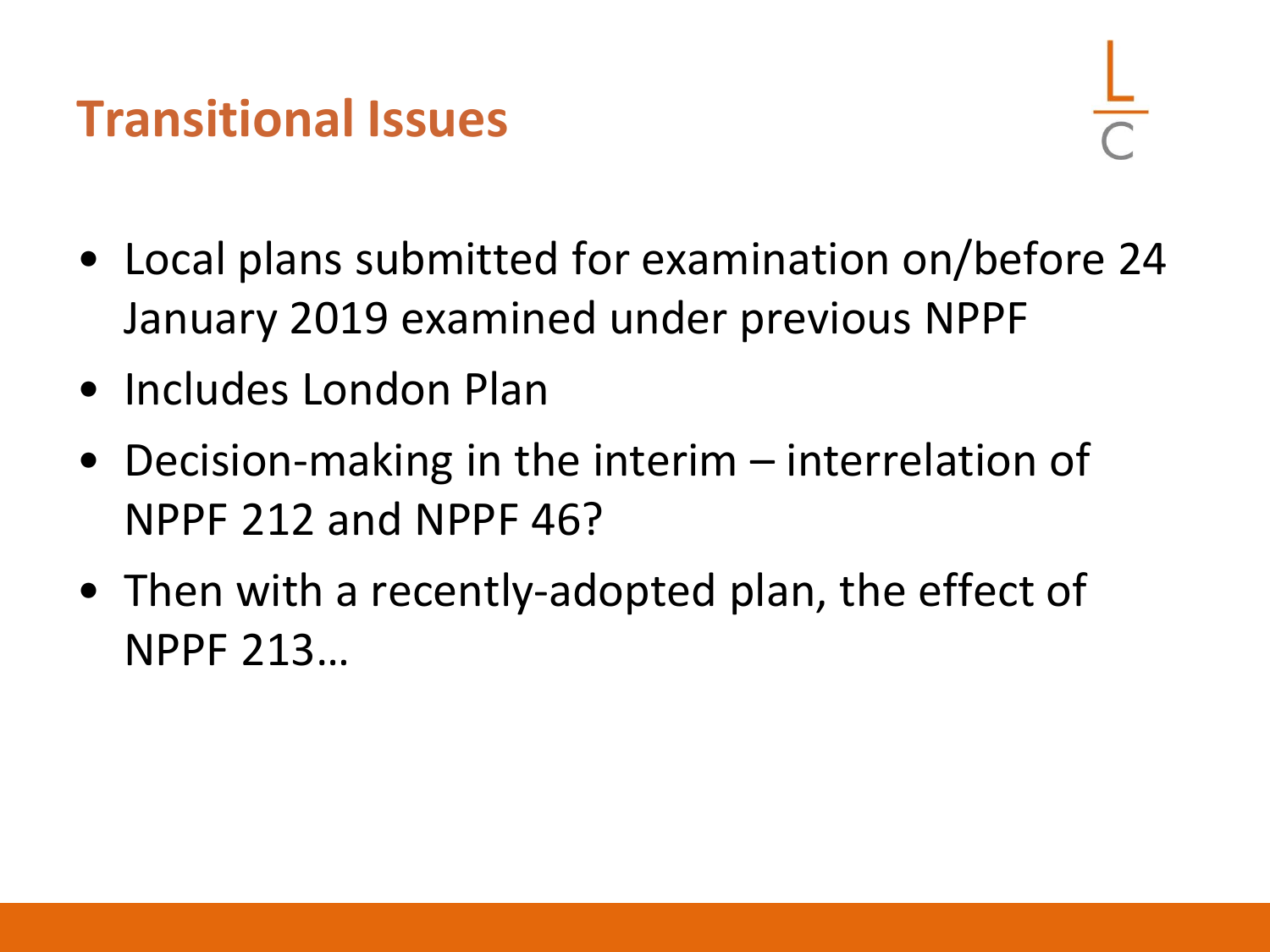## **Decision-making**

- NPPF 38 LPAs approaching decisions in "positive and creative way"
- Prematurity now at NPPF 49
- Attempt to restrict conditions in NPPF 55
- Definition of "Planning obligation" in Glossary
- Design and community involvement in NPPF 128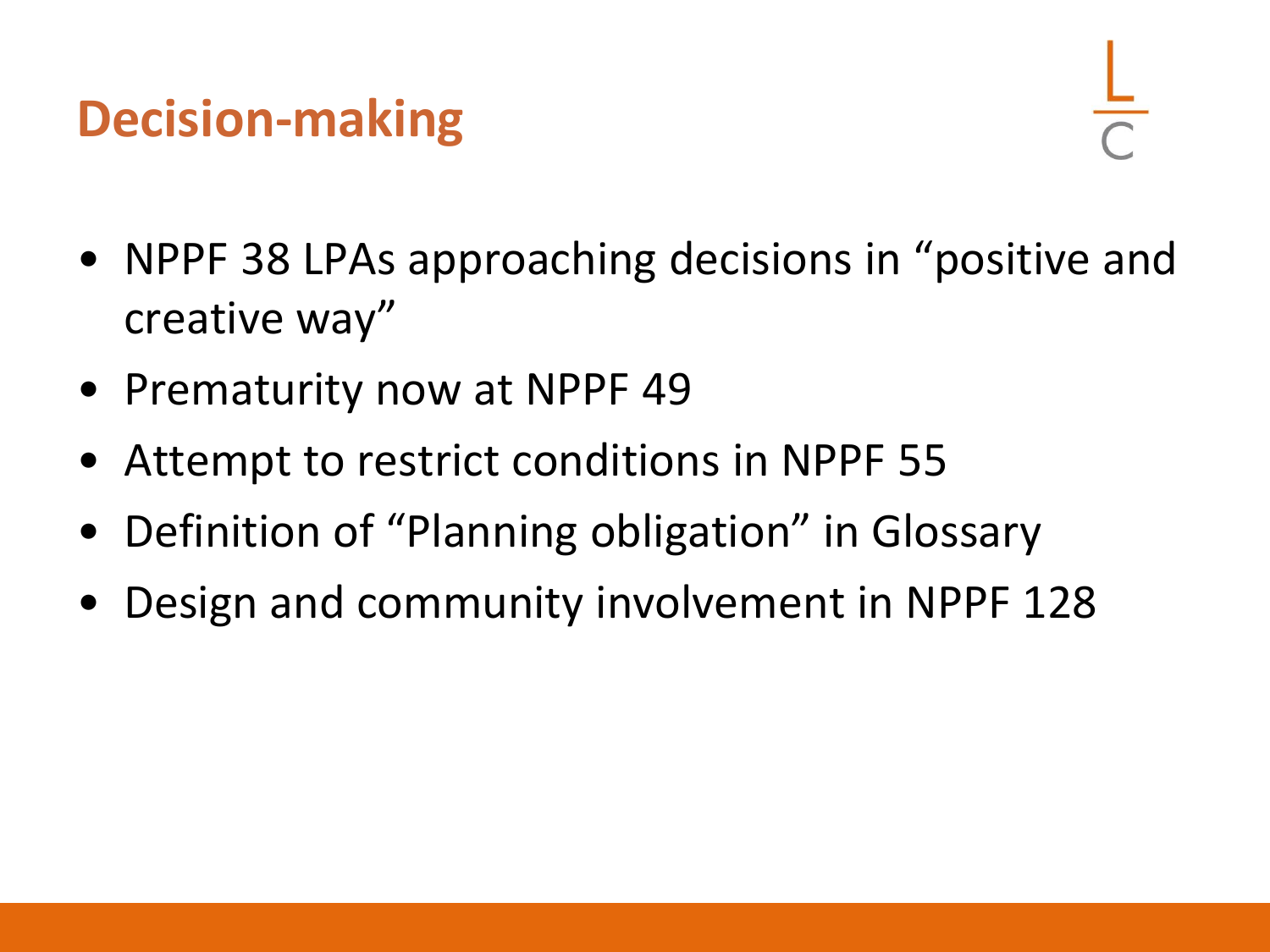#### **Interpreting the NPPF**

- Well-established that interpretation is a matter for the courts (*Tesco Stores v Dundee CC* [2012] PTSR 983; *Hunston Developments Ltd* [2014] JPL 599)
- However, courts stress the distinction between interpretation and application (*Hopkins Homes Ltd*  [2017] 1 WLR 1865)
- Sense impatience with interpretation arguments: *Barwood Strategic Land II* [2018] PTSR 88; *Mansell v Tonbridge & Malling BC* [2018] JPL 176
- But… *Samuel Smith* [2018] EWCA Civ 489…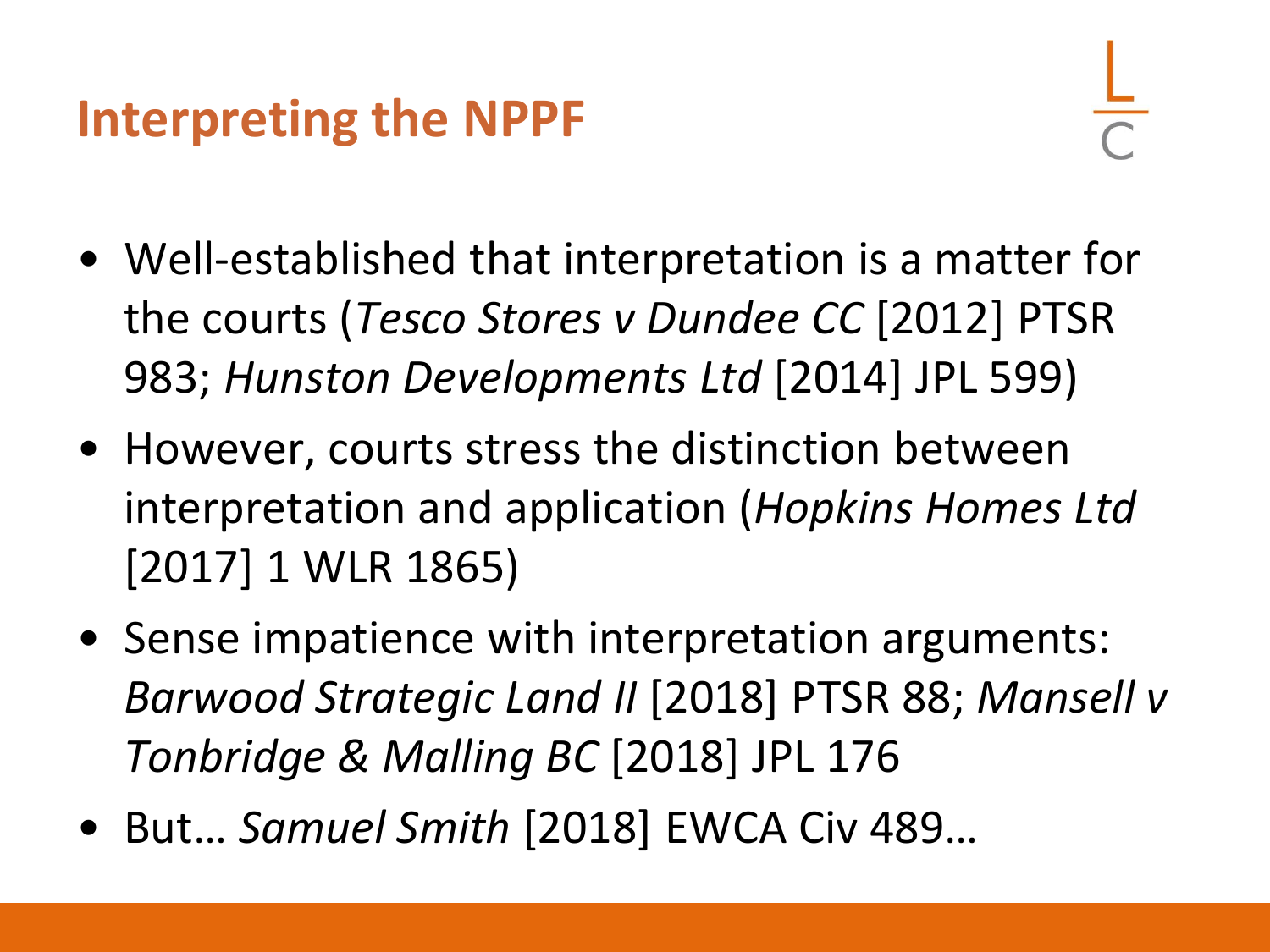## **Adopting Previous Interpretation?**

- 
- Come up in relation to PPG2 and the Green Belt
- Overall indication is that the courts are likely to follow the previous interpretation of national policy
- But must remember interpreting the new NPPF, not the old (*Turner v SSCLG* [2017] 2 P&CR 1; *Warners Retail (Moreton) Ltd v Cotswold DC* [2016] EWCA 606
- Take into account the previous interpretation
- Assume SSHCLG aware of previous interpretations